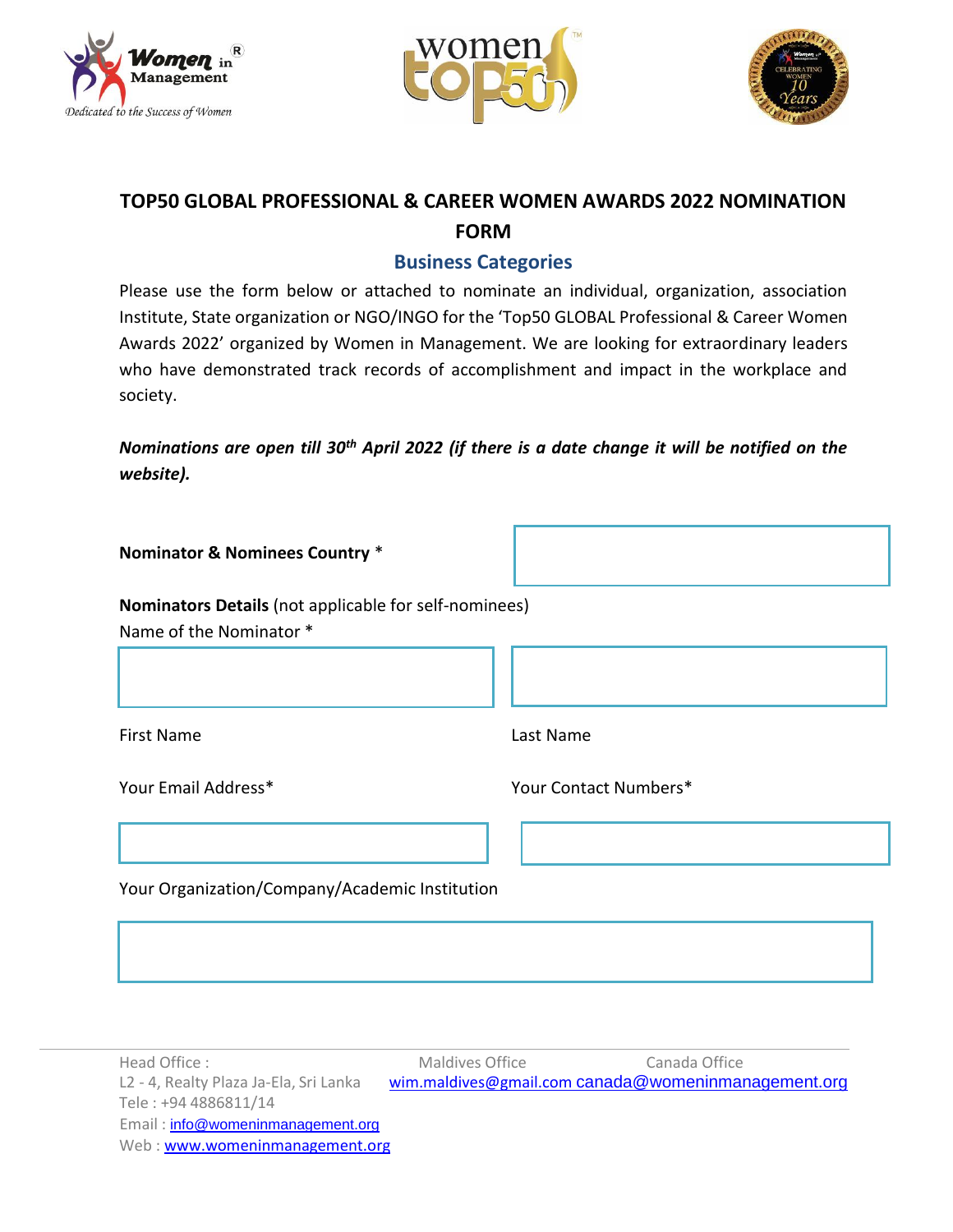





## **Nominee's Details**

| <b>First Name</b>                                       | Last Name                                                             |
|---------------------------------------------------------|-----------------------------------------------------------------------|
| Name of the Business                                    | <b>Company Registration No</b>                                        |
|                                                         |                                                                       |
| Nature of the Business*                                 |                                                                       |
|                                                         |                                                                       |
| About the Company/Organization/Academic Institution *   |                                                                       |
| Service Provider                                        | Manufacturer Education Institute Association State Institute<br>Other |
|                                                         |                                                                       |
| Duration of the Business (No of years) *                |                                                                       |
| Number of Employees* As at 1 <sup>st</sup> January 2022 |                                                                       |
| Present Position in the Organization *                  |                                                                       |
|                                                         |                                                                       |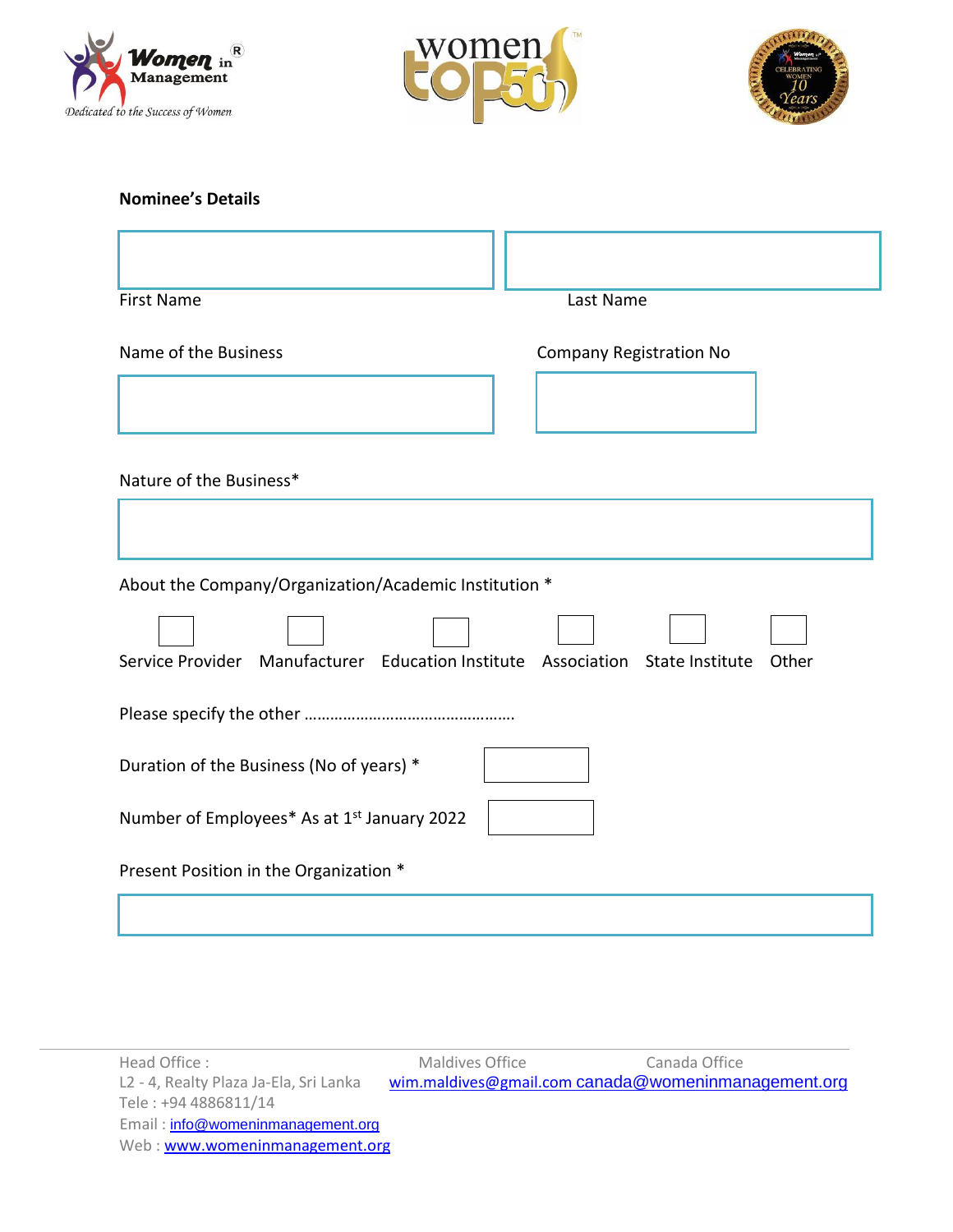





## Duration of time in the Present Position \*

Nominee's Email Address \* Telephone Contact Details \*

Describe why you have chosen to enter your business into the award category chosen: You should relate your response to your journey as an entrepreneur. (Do not exceed more than 200 words)



Head Office : Canada Office :<br>L2 - 4, Realty Plaza Ja-Ela, Sri Lanka wim.maldives@gmail.com canada@womeninmar [wim.maldives@gmail.com](mailto:wim.maldives@gmail.com) [canada@womeninmanagement.org](mailto:canada@womeninmanagement.org) Tele : +94 4886811/14 Email: [info@womeninmanagement.org](mailto:info@womeninmanagement.org) Web [: www.womeninmanagement.org](http://www.womeninmanagement.org/)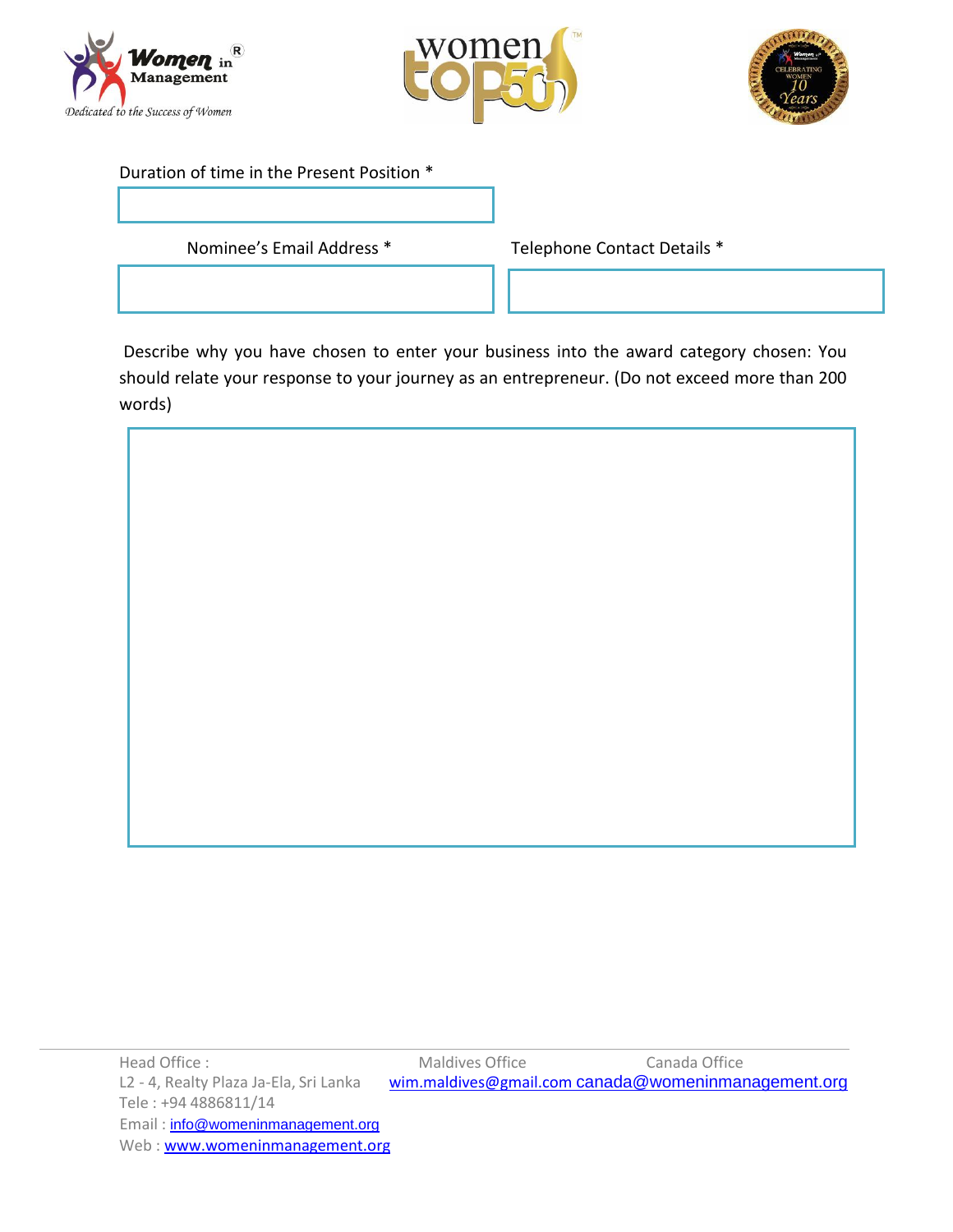





Describe your role in the organization and provide some examples that demonstrate your leadership to grow your business. (Do not exceed more than 200 words)

Any references related to your business achievements or personal achievements as Business Leader please submit below (Do not exceed more than 100 words)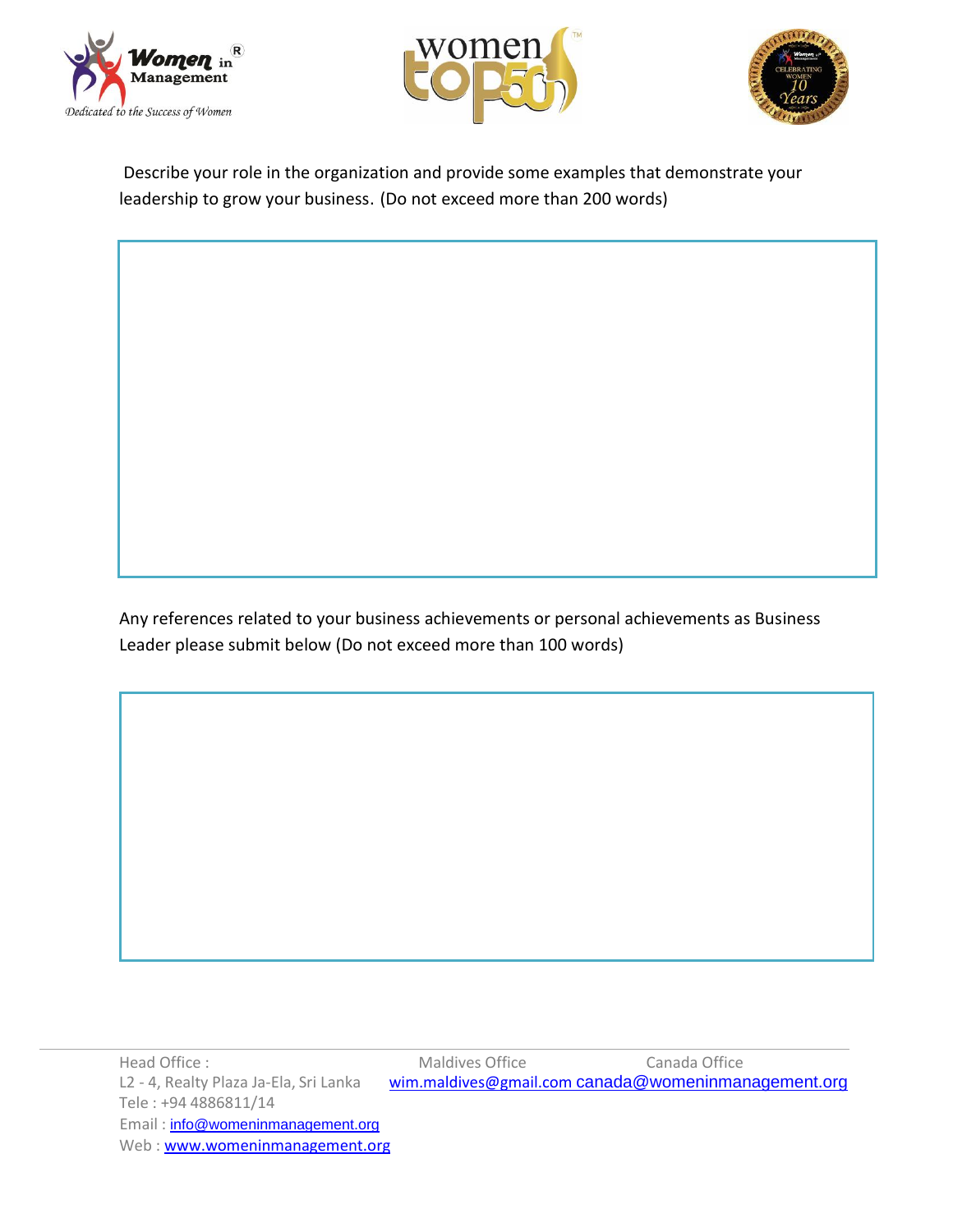





Describe any future plans, improvements, or developments related to this category that the judges should consider (Do not exceed more than 100 words)

What difference would be winning this award make to your business?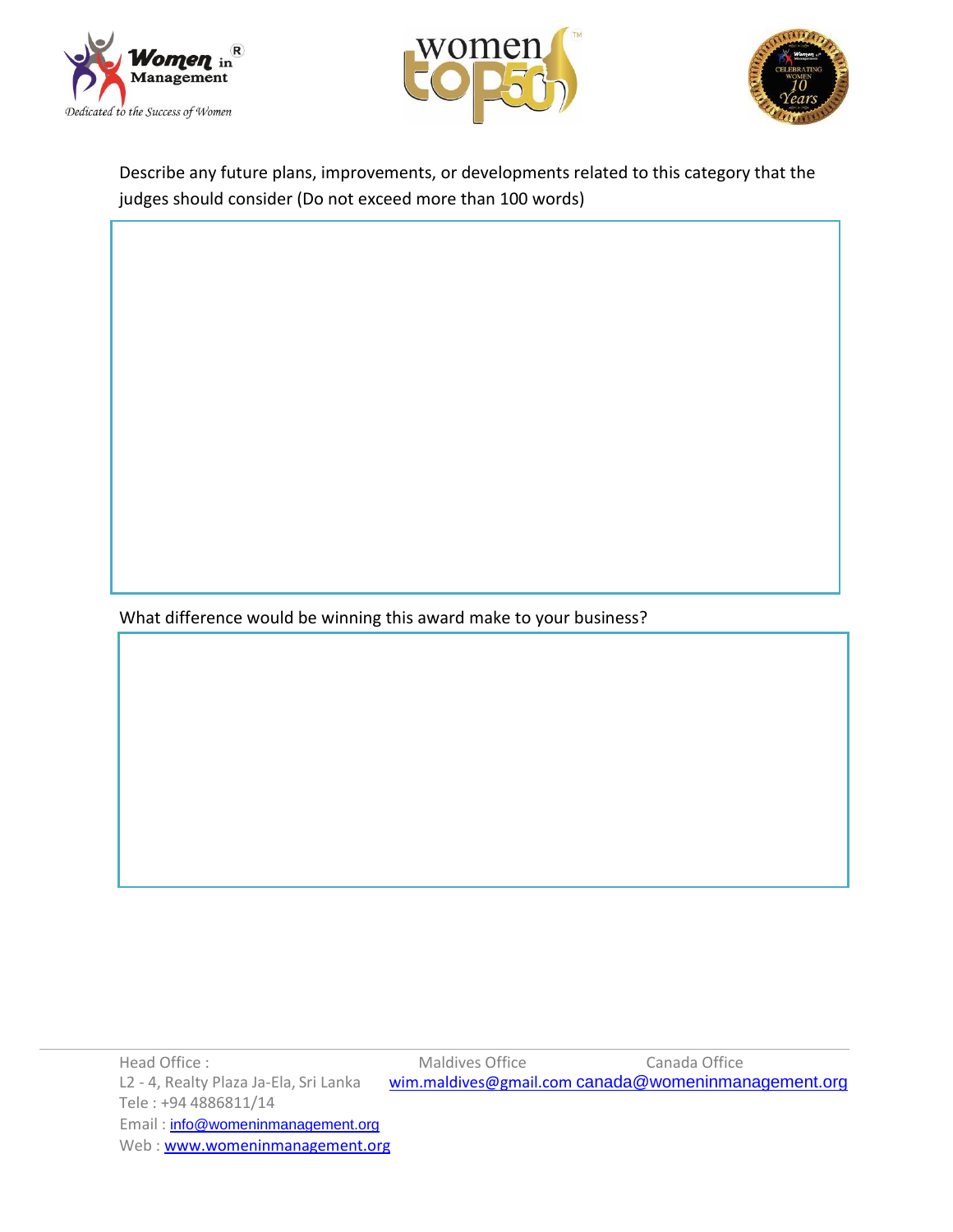





Please submit a contact of a non-related professional referee if in case the panel of judges would like to receive reference about your achievements or businesses.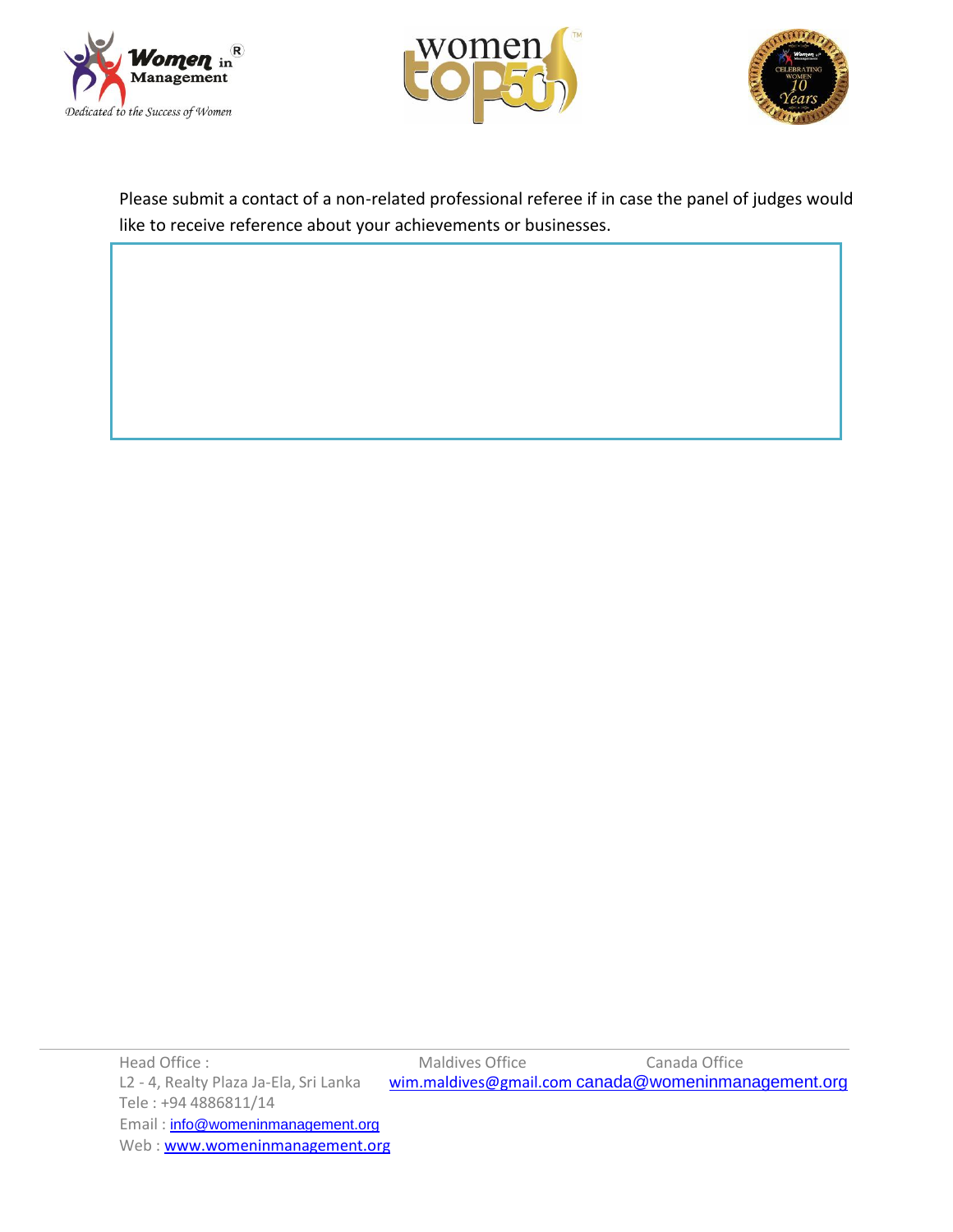





*Please select the Award Category*

**Business Categories**

**Business Categories Definition:**

For the entrepreneur category, you will need to be operating your business for at least 12 months as of close of entries

Large Category – Number of Employees should be more than 300

Medium Category – Number of Employees should be 150 - 300

Small Category – Number of Employees should be 50 – 100

Outstanding Woman Entrepreneur (Large)

Outstanding Woman Entrepreneur (Medium)

Outstanding Woman Entrepreneur (Small)

Social Woman Entrepreneur

In case if you win an award, please submit below how you would like to introduce your achievements at the Award Ceremony *(kindly note we will be using this as a reference to the compere notes at the award presentation)*

Head Office : Maldives Office Canada Office L2 - 4, Realty Plaza Ja-Ela, Sri Lanka [wim.maldives@gmail.com](mailto:wim.maldives@gmail.com) [canada@womeninmanagement.org](mailto:canada@womeninmanagement.org) Tele : +94 4886811/14 Email : [info@womeninmanagement.org](mailto:info@womeninmanagement.org) Web [: www.womeninmanagement.org](http://www.womeninmanagement.org/)